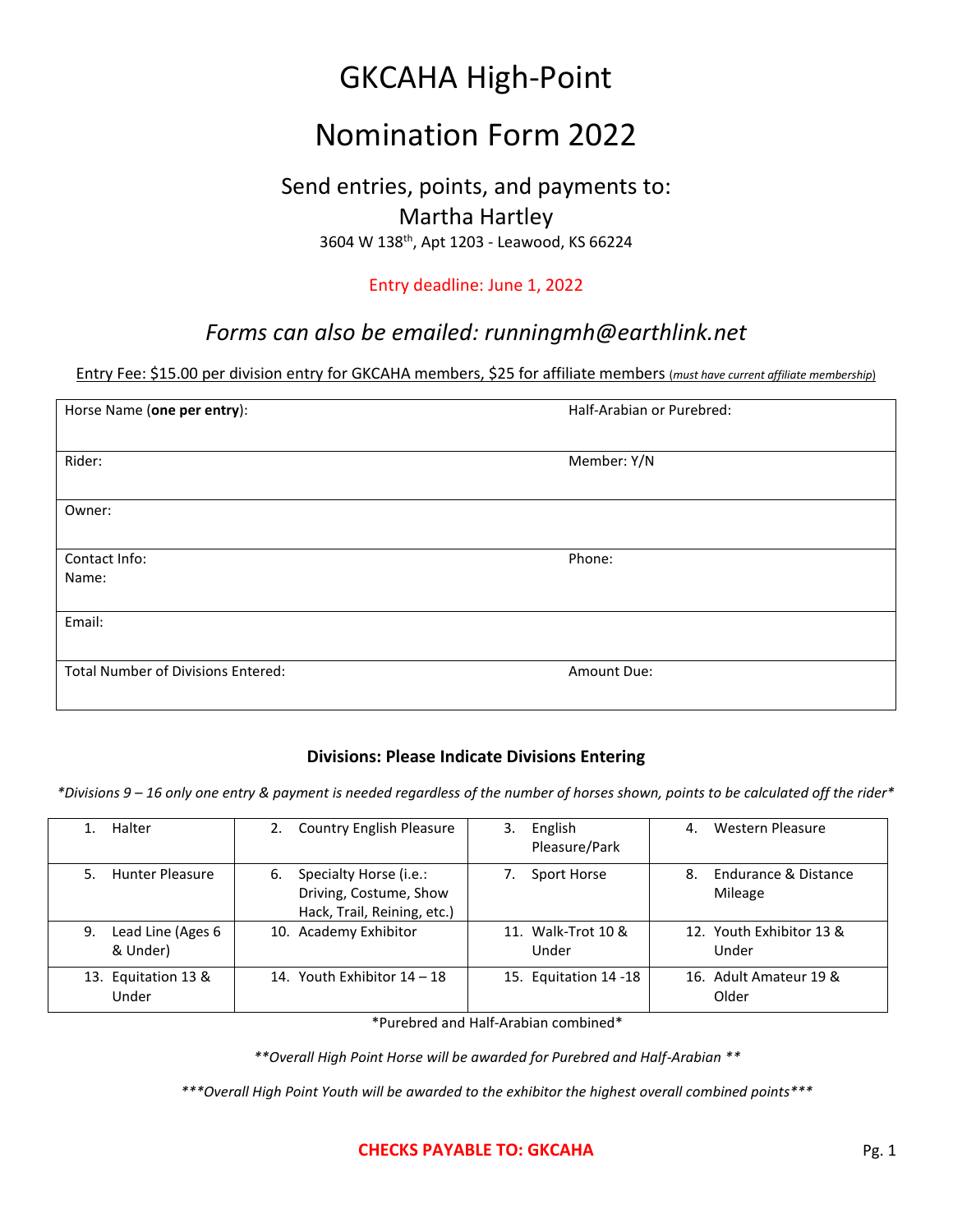#### *GKCAHA HIGH-POINT REPORTING FORM:*

#### *\*Please print your competition and/or mileage record from the AHA website in the member section and include with this form for verification of point calculation.*

*For all non-AHA (Pony Express, etc.), please use the form to add in the points and provide a year total.*

Rider Name: Shirt/Jacket Size:

Horse's Name: Example 2012 12: The Second State State State State State State State State State State State State State State State State State State State State State State State State State State State State State State

Division *(one per form*):

| <b>Name Of Show</b> | Class | Amateur/Youth | <b>Placing</b>       | Points |  |
|---------------------|-------|---------------|----------------------|--------|--|
|                     |       |               |                      |        |  |
|                     |       |               |                      |        |  |
|                     |       |               |                      |        |  |
|                     |       |               |                      |        |  |
|                     |       |               |                      |        |  |
|                     |       |               |                      |        |  |
|                     |       |               |                      |        |  |
|                     |       |               |                      |        |  |
|                     |       |               |                      |        |  |
|                     |       |               |                      |        |  |
|                     |       |               |                      |        |  |
|                     |       |               |                      |        |  |
|                     |       |               |                      |        |  |
|                     |       |               |                      |        |  |
|                     |       |               |                      |        |  |
|                     |       |               |                      |        |  |
|                     |       |               |                      |        |  |
|                     |       |               |                      |        |  |
|                     |       |               |                      |        |  |
|                     |       |               | <b>Total Points:</b> |        |  |

*\*\*American Royal counts towards next year's points*

*Calculating Show Points: Use the guide below \*\*\*Mileage calculated at 5 points per mile ridden. \*\*\**

| Placing        | Pony<br>Express/Local | <b>Class A</b><br>Regular/Academy | <b>Class A Championship</b><br><b>Buckeye/Scottsdale Regular</b> | Regional/Buckeye/Scottsdale<br>Championship | <b>Nationals</b> |
|----------------|-----------------------|-----------------------------------|------------------------------------------------------------------|---------------------------------------------|------------------|
|                | 10                    | LJ                                | 25                                                               | 50 - Regional Champ                         | 225 - Champion   |
|                |                       |                                   | 20                                                               | 45 - Regional Reserve                       | 150 - Reserve    |
|                |                       | 10                                | 15                                                               | 40 – Regional Top Five                      | 75 – Top Ten     |
|                |                       |                                   |                                                                  | 20 - Top Ten Scottsdale/Buckeye             |                  |
|                |                       |                                   | 10                                                               |                                             |                  |
| 6 (if awarded) |                       |                                   |                                                                  |                                             |                  |